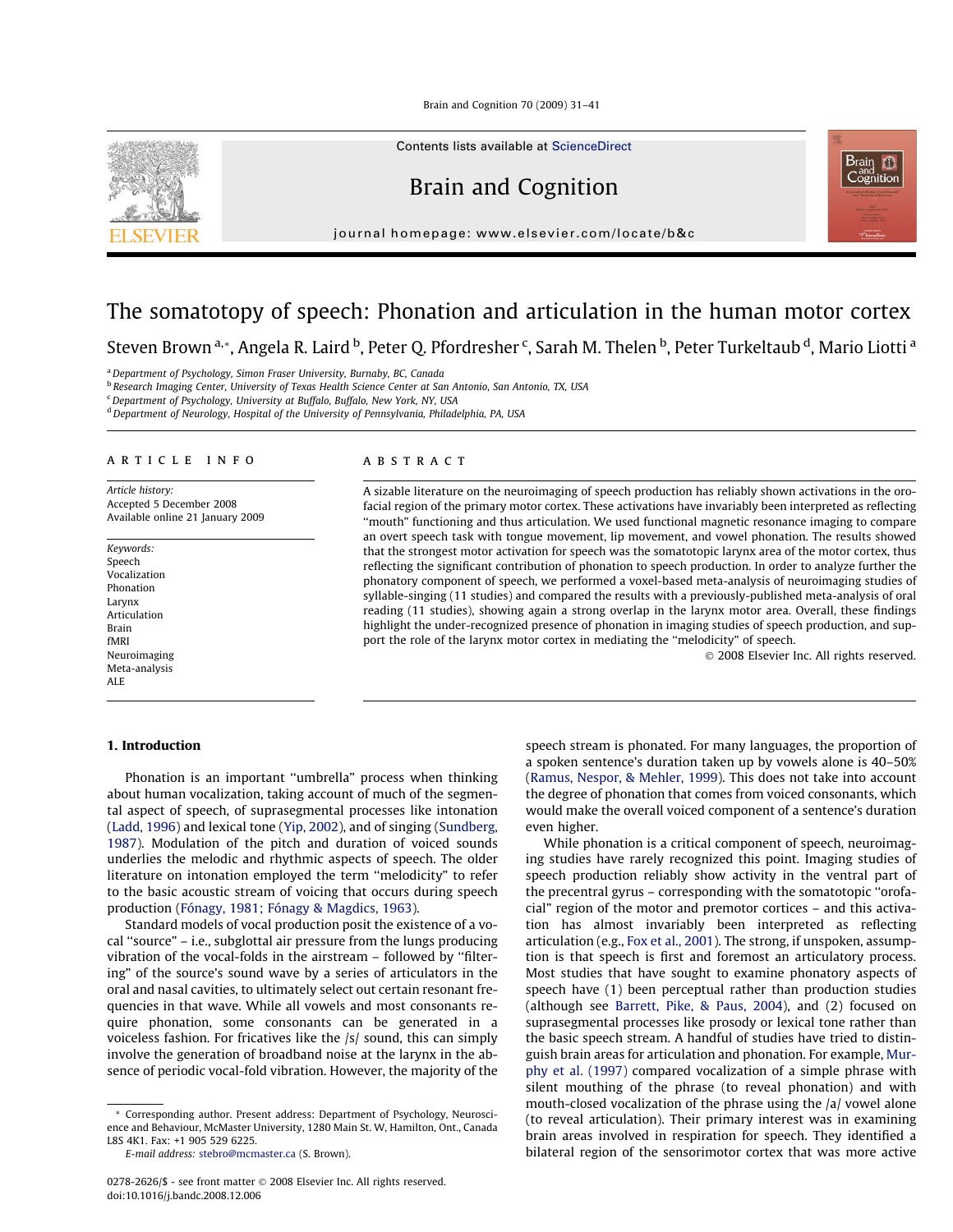when speech breathing was involved than simple mouthing. Likewise, Terumitsu, Fujii, Suzuki, Kwee, and Nakada (2006) used independent components analysis (ICA) to contrast vocalization of a string of labial syllables with silent articulation of the string without voicing of the vowels or consonants. Their analysis revealed a bilateral region close to the classical tongue region associated with tongue movement and a left-dominant area dorsal to that involved in phonation.

Recent work from our lab has led to the characterization of a somatotopic representation of the larynx in the human motor cortex (Brown, Ngan, & Liotti, 2008). Related work from another lab has shown that this same general region contains a representation of the expiratory muscles as well (Loucks, Poletto, Simonyan, Reynolds, & Ludlow, 2007; Simonyan, Saad, Loucks, Poletto, & Ludlow, 2007). In fact, this area is very close to that which Murphy et al. (1997) associated with speech breathing. (For simplicity, we will refer to this general area as the ''larynx motor cortex" in this article.) Hence, the two major components that comprise the vocal source appear to be in close proximity in the motor cortex, perhaps reflecting a unique cortical-level type of respiratory/phonatory coupling specific to human vocalization; for almost all other species, this coupling occurs in the brainstem alone (Jürgens, 2002). Given that our fMRI study showed that the larynx motor cortex was activated comparably by vocal and non-vocal laryngeal tasks (i.e., vocal-fold adduction alone), this area would seem like a good candidate for being a regulator of the melodicity of complex human vocalizations such as speaking and singing.

In order to examine the phonatory component of speech, we analyzed motor cortex activations for a speech production task in comparison to elemental control tasks for tongue movement, lip movement, and monotone vowel phonation, with the intent of looking for potential additivity. In a second study, we used activation likelihood estimation (ALE) meta-analysis to compare a previously-published meta-analysis of word production (Turkeltaub, Eden, Jones, & Zeffiro, 2002) with a new meta-analysis of simple phonation, namely syllable production. The goal of the combined analysis was to characterize the neural contribution of phonation to speech production, a point that has been absent in most previous neuroimaging analyses of speech production.

## 2. Materials and methods

#### 2.1. Functional MRI

#### 2.1.1. Subjects

Sixteen subjects (eight males, eight females), with a mean age of 28.4 years (ranging from 21 to 49 years), participated in the study after giving their informed consent (Clinical Research Ethics Board, University of British Columbia). Each individual was without neurological, psychiatric or audiological illness. Subjects were all fluent English speakers but were unselected with regard to handedness. Three of the subjects were left-handed.

## 2.1.2. Tasks

Subjects performed six oral tasks (one task per fMRI scan), each one according to a simple blocked design of 16 s of a resting condition and 16 s of an oral task. The task order was randomized across subjects. All tasks were performed with the eyes open. Four of the tasks are described in this study. (1) Speech. Subjects read passages aloud from the medieval epic poem Beowulf with the teeth together, and thus with no jaw movement. Subjects were trained to read the passages at a very slow pace (1–2 syllables per second) so as to make the rate more comparable with the following three comparison tasks. (2) Monotone-phonation using the schwa vowel. Subjects were instructed to sing a comfortable pitch of their choice using the schwa vowel, with the teeth together but with a very small lip opening to permit oral air flow and avoid humming. Hence, articulatory changes should have been minimal within the task-blocks, as well as between the task and rest blocks. After each 4–6-note breath cycle, subjects were to take a gentle, controlled inspiration through the mouth. The recommended rate of vocalization was 1 Hz. This could be considered equivalently as a monovowel or monotone task. (3) Lip protrusion. Subjects were instructed to pucker their lips and then return them to a resting position, and to do so at a rate of roughly 1 Hz. They were encouraged to make a small gesture and to avoid contracting other facial muscles. (4) Vertical tongue movement within the mouth. Subjects were instructed to move the tip of their tongue from the floor of the mouth to the hard palate with the lips together but with the teeth just slightly separated so as to create adequate space for tongue movement. The recommended rate was 1 Hz. The results for the last two tasks are partially described in Brown et al. (2008). Subjects underwent a 30-min training session on a day prior to the scanning session in order to learn how to perform the tasks in a highly controlled manner with a minimum of head or body movement.

#### 2.1.3. Magnetic resonance imaging

Magnetic resonance images were acquired with a Philips Achieva 3-Tesla MRI at the MRI Research Centre of the University of British Columbia in Vancouver. The subject's head was firmly secured using a custom head holder and ''memory" pillow. Ear plugs were used to help block out scanner noise. Subjects performed each task as 16 s epochs of an oral task alternating with 16 s epochs of rest during the course of a 6'24" scan. During all tasks but speech, the name of the task ("Lips") positioned above a cross-hair was projected from an LCD projector onto a screen mounted at the head of the MRI table, with an angled mirror on the head coil reflecting text from the screen into the participant's field of view. During the speech task, short passages from Beowulf were projected; a different passage was presented during each task epoch. During the rest periods for all tasks but speech, the word ''Rest", positioned above a cross-hair, was projected onto the screen. During the rest periods for the speech task, an abstract line drawing was projected so as to subtract out visual activations as much as possible, as pilot testing showed that the cross-hair alone did not achieve this. All stimuli were created and presented using Presentation software (Neurobehavioral Systems, Albany, CA).

Functional images sensitive to the ''blood oxygen level dependent" (BOLD) signal were collected with a gradient echo sequence  $(TR = 2000 \text{ ms}, TE = 30 \text{ ms}, \text{ flip angle } 90^{\circ}, 36 \text{ slices}, 3 \text{ mm slice}$ thickness, 1 mm gap, matrix =  $80 \times 80$ , field of view = 240 mm, voxel size 3 mm isotropic), effectively covering the whole brain (145 mm of axial extent). A total of 192 brain volumes was acquired over 6'24" of scan time, corresponding with 12 alternations between 16 s epochs of rest and 16 s epochs of task.

#### 2.1.4. Image analysis

Functional images were reconstructed offline, and the scan series was realigned and motion corrected using the methods in SPM2 (Welcome Department of Cognitive Neurology, University College London, UK), as implemented in Matlab (Mathworks, Natick, MA). While subject motion was a concern for this study, analysis of the realignment parameters indicated that translation and rotation corrections did not exceed an acceptable level of 1.5 mm and 1.5°, respectively, for any of the participants. Following realignment, a mean functional image was computed for each run. The mean image was normalized to the Montreal Neurological Institute (MNI) template (Friston et al., 1995a, 1995b), and this transformation was then applied to the corresponding functional series. The normalized functional images (4 mm isotropic voxels) were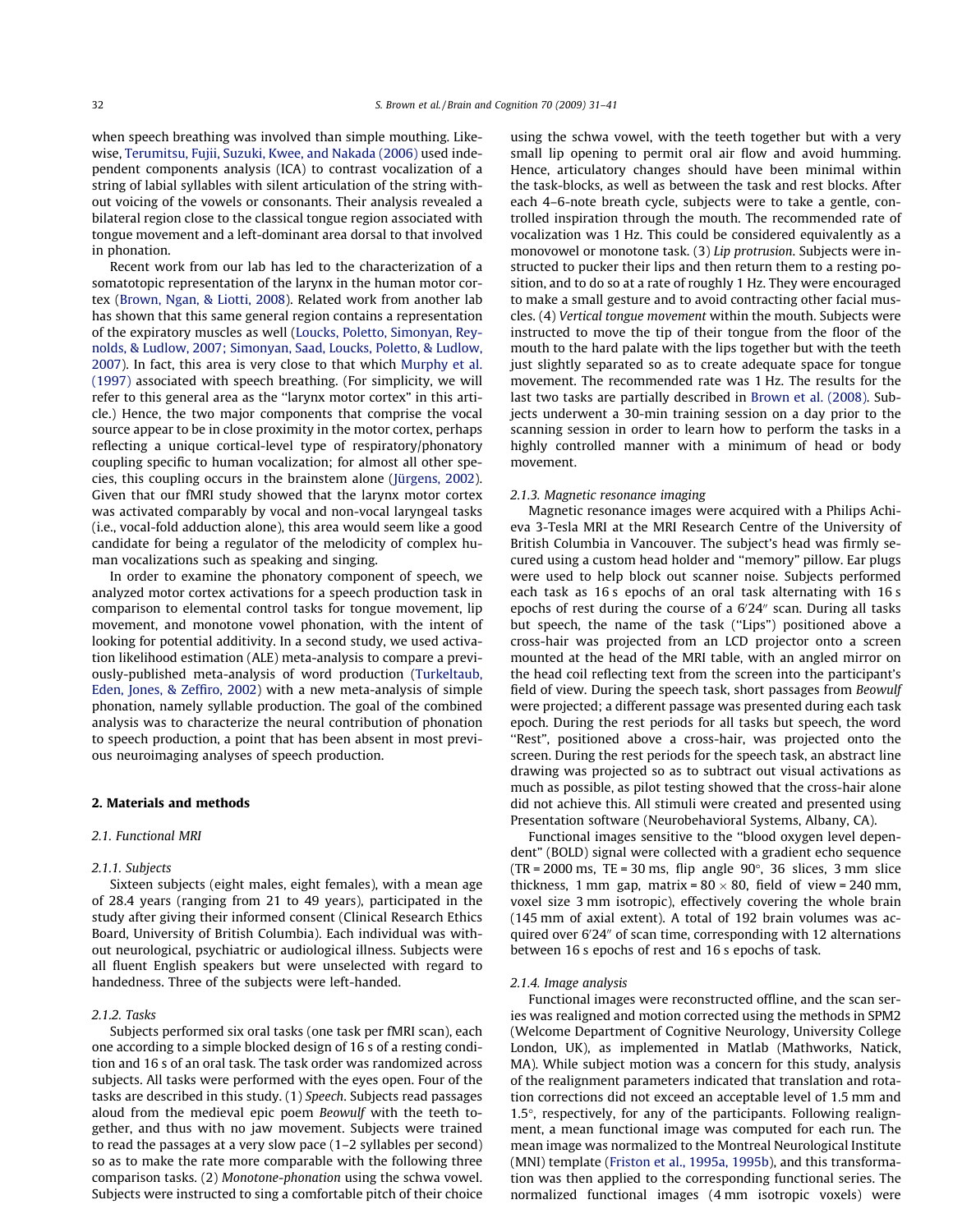smoothed with an 8 mm (full-width-at-half-maximum) isotropic Gaussian filter. The BOLD response for each task-block was modeled as the convolution of a 16 s boxcar with a synthetic hemodynamic response function composed of two gamma functions. Beta weights associated with the modeled hemodynamic responses were computed to fit the observed BOLD-signal time course in each voxel for each subject using the general linear model, as implemented in SPM2. Each subject's data was processed using a fixed-effects analysis, corrected for multiple comparisons using family-wise error, with a threshold of  $p < 0.05$  ( $t > 4.99$ ) and no extent threshold. Contrast images for each task-versus-rest analysis for each subject were brought forward into a random effects analysis, where a significance level of  $p < 0.025$  was employed ("false discovery rate" correction for multiple comparisons for the whole brain; Genovese, Lazar, & Nichols, 2002) and no extent threshold. The critical t value varied across contrasts and was:  $t > 3.59$  for speech,  $t > 4.36$  for tongue movement,  $t > 4.47$  for lip movement, and  $t > 5.07$  for monotone-phonation. MNI coordinates were converted into the coordinates of Talairach and Tournoux (1988) using a non-linear transformation, as implemented in the WFU PickAtlas (Maldjian, Laurienti, Kraft, & Burdette, 2003) and based on the method of Brett (imaging.mrc-cbu.cam.ac.uk/imaging/MniTalairach), except for the case of the cerebellum, where MNI coordinates are retained. This was because of errors incurred by coordinate conversion.

#### 2.2. ALE meta-analysis

#### 2.2.1. Inclusion criteria for papers

Meta-analysis of 11 published studies of syllable-singing was performed using activation likelihood estimation (ALE) analysis. The studies are listed in Table 2. Our inclusion criteria were: (1) that the papers provided either Talairach or MNI coordinates for their activation foci (hence excluding Özdemir, Nortona, & Schlaug, 2006); (2) that all of the brain was imaged; (3) that only syllables were sung, but no words or sentences (hence excluding Jeffries, Fritz, & Braun, 2003, and Kleber, Birbaumer, Veit, Trevorrow, & Lotze, 2007); and (4) that overt phonation was used as part of the task (hence excluding all studies of covert production). (5) We decided to exclude articles that only presented high-level contrasts, i.e., no contrast to a low-level control condition such as rest or a perceptual baseline, as we wanted to place our focus on motor activations. On this basis, we excluded the article of Saito, Ishii, Yagi, Tatsumi, and Mizusawa (2006).

### 2.2.2. Activation likelihood estimation (ALE) analysis

Coordinates for activation foci from conditional contrasts were taken from the original publications. No deactivations were examined in the meta-analysis, as none of the papers reported them. We used the implementation of ALE (Laird et al., 2005a) that is contained within the BrainMap database (http://brainmap.org; Fox & Lancaster, 2002; Laird et al., 2005b). MNI coordinates were automatically converted to Talairach coordinates using the method of Brett cited above. All coordinates were then blurred with a fullwidth-at-half-maximum of 12 mm. The ALE statistic was computed for every voxel in the brain according to the algorithm developed by Turkeltaub et al. (2002). A permutation test using 5000 permutations was performed to determine the statistical significance of the ALE results, which were thresholded at  $p < 0.05$  using the ''false discovery rate" correction for multiple comparisons (Laird et al., 2005a). The ALE maps presented in Fig. 2 are shown overlaid onto an anatomical template generated by spatially normalizing the International Consortium for Brain Mapping (ICBM) template to Talairach space (Kochunov et al., 2002).

Fig. 2 also shows the results of a re-analysis of the Turkeltaub et al. (2002) reading data that we use as a comparison for the results of the syllable-singing meta-analysis. The data are different in two respects compared to the original publication. First, our analysis used a false discovery rate threshold of 0.05 based on 5000 permutations in order to correct for multiple comparisons, whereas the original analysis was uncorrected and used a threshold of  $p < 0.0001$  based on 1000 permutations; and second, MNI coordinates were presented in the Turkeltaub analysis, whereas we converted MNI coordinates into Talairach space. In addition, Table 3 presents submaxima for several of the major peaks, some of which are not reported in the original publication. In order to make the syllable-singing and reading analyses more comparable, we applied an extent threshold of  $400 \text{ mm}^3$  to the reading analysis, corresponding to the smallest cluster reported for the syllable-singing analysis. Finally, although a new transformation procedure for converting MNI coordinates to Talairach coordinates was published (Lancaster et al., 2007) and became implemented into the ALE procedure, we chose to use Brett procedure in this analysis for two reasons. First, we wanted the fMRI results to correspond with previously-published results from this data set (Brown et al., 2008), which used the Brett transform. Second, we wanted the reading meta-analysis coordinates to match as closely as possible the published coordinates in Turkeltaub et al. (2002).

#### 3. Results

## 3.1. fMRI

An analysis of the speech task vs. rest (Fig. 1 and Table 1) showed bilateral activations in the part of the motor/premotor cortex that Brown et al. (2008) identified as the larynx representation, showing ventromedial peaks (slice at  $z$  of 32) and dorsolateral peaks (slice at z of 40). A second major activation focus in the motor cortex was found in the Rolandic operculum, which we showed previously contains, at least in part, the ventral portion of the somatotopic tongue representation (Brown et al., 2008), thus reflecting articulation. Examination of the peaks at z slice 32 shows that there is much activity smeared lateral to the larynx peak. This most likely represents the labial contribution to speaking, although SPM did not identify a separate focus of activation here. Additional motor activations were seen in the supplementary motor area (SMA) and two distinct regions of the cerebellum bilaterally, namely lobules VI and VIIIA. Auditory activations were seen bilaterally in both the anterior and posterior parts of the superior temporal gyrus (STG) and sulcus, including those involved in voice perception (Belin, Zatorre, LaFalce, Ahead, & Pike, 2000). Most of the sensorimotor activations for speech were bilateral except for a left-hemisphere focus in area Spt in the posterior part of the STG.

The bottom part of Fig. 1 shows direct subtractions of tongue movement, lip movement, or monotone-phonation from the speech task, with an emphasis on the motor cortex. Subtraction of either tongue or lip movement from speech revealed a residual peak in the ventromedial larynx area, suggestive of the role of this area in phonation. Subtraction of tongue movement, but not lip movement or phonation, eliminated activity in the Rolandic operculum, suggestive of a primary role of this region in tongue movement rather than phonation. The phonation condition was the least effective subtraction control, as it failed to appreciably subtract out larynx activity from the speech condition. The potential reasons for this are discussed below. Overall, these results show that individual components of speech can be eliminated using a subtractive approach, hence arguing for a basic additivity of the speech system as well as for the common recruitment of motor-cortical regions by speech and non-speech articulator movements.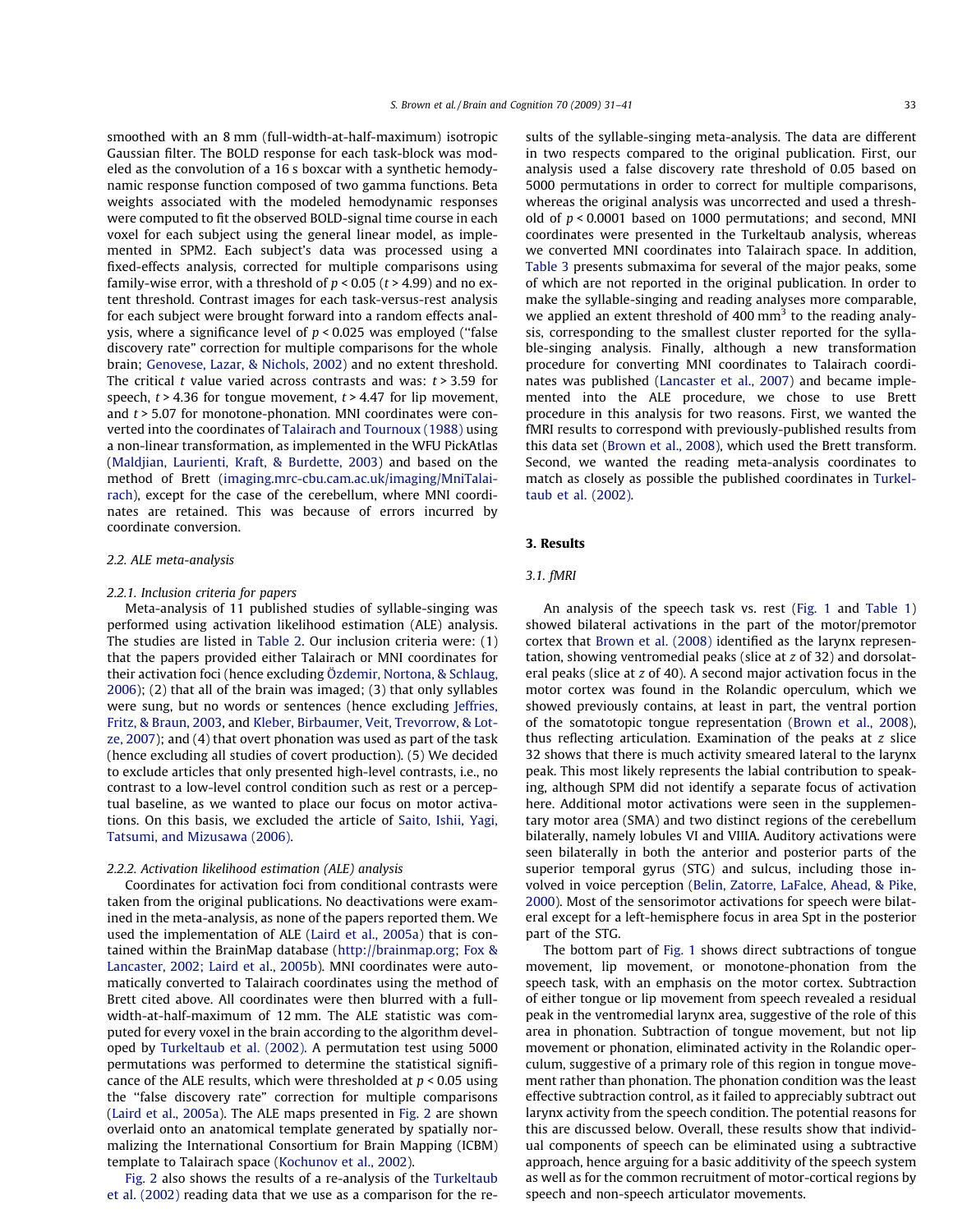

Fig. 1. fMRI activations for speech. Group activations for speech vs. rest as registered onto the MNI template brain; MNI z coordinates are given below each slice. These images are thresholded to  $p < 0.025$ , corrected for multiple comparisons using the false discovery rate (t > 3.59). The right side of the slice is the right side of the brain. Note that the coordinates listed in Table 1 are converted into Talairach coordinates, and so there are some discrepancies between the MNI slices shown for the peak activations in this figure and the Talairach coordinates listed in the table. Below this are the results of three sets of subtraction analyses, with a focus on motor cortex activations, with images thresholded to  $p < 0.025$ , corrected for multiple comparisons using the false discovery rate: speech vs. tongue movement ( $t > 3.86$ ); speech vs. lip movement ( $t > 3.84$ ); and speech vs. monotone-phonation (t > 4.01). Abbreviations (from left to right): SMA, supplementary motor area; M1, primary motor cortex; PMC, premotor cortex; Spt, cortex of the dorsal Sylvian fissure at the parietal–temporal junction; pSTG, posterior part of the superior temporal gyrus; aSTG, anterior part of the superior temporal gyrus; CB-VI, lobule VI of the cerebellum; CB-VIIIA, lobule VIIIA of the cerebellum; RO, Rolandic operculum; MTG, middle temporal gyrus.

#### 3.2. ALE meta-analysis

A second approach was taken to look at the melodicity of speech, namely a comparison between a previously-published meta-analysis of overt speech (i.e., oral reading of word lists) and our own meta-analysis of 11 studies of syllable-singing. A total of 283 foci from these studies were used in the ALE meta-analysis. In contrast to the minimalist fMRI phonation task used here, almost all the phonatory tasks previously-published had a definite articulatory component to them, using syllables like /da/ and /pa/ (see Table 2 for details). The major ALE clusters are shown in Fig. 2a, with Talairach coordinates presented in Table 3.

The two meta-analyses showed common activations in both the larynx motor cortex, indicative of phonation, and the Rolandic operculum, indicative of articulation. It is interesting to note that, compared to the simple schwa vowel used in our fMRI monotone task, almost all of the tasks in the syllable-singing meta-analysis used syllables that involved articulatory transitions between consonants and vowels. Hence, while we did not see the Rolandic operculum in the fMRI phonation task, this area did indeed show up strongly in the meta-analysis, most likely reflecting the occurrence of articulation in these tasks. The meta-analysis findings bolster the fMRI results in highlighting the role of the larynx motor cortex in basic melodicity as well as in permitting a somatotopic assignment of phonation and lingual articulation to two regions of the motor cortex. Since syllable-singing reproduced much of the activation pattern of complex speech, it appears that, at the motoric level, speech is indeed a combination of its phonatory and articulatory components.

As a final step, we performed a comparison between the syllable-singing meta-analysis and a previously-published meta-analysis of 11 studies of overt word-reading (Turkeltaub et al., 2002), as shown in Fig. 2b and Table 4. Table 4 shows the strong overlap in activity between the peak coordinates of the syllable-singing and reading meta-analyses. The vast majority of the foci in the reading meta-analysis were present in the syllable-singing meta-analysis, again with a substantial overlap in the larynx motor cortex, this time having a good match to the ventromedial peak. Highly similar results were obtained when the syllable-singing meta-analysis was compared with another meta-analysis of overt reading, namely the data of Brown, Ingham, Ingham, Laird, and Fox (2005), looking at fluent control subjects in eight published studies of stuttering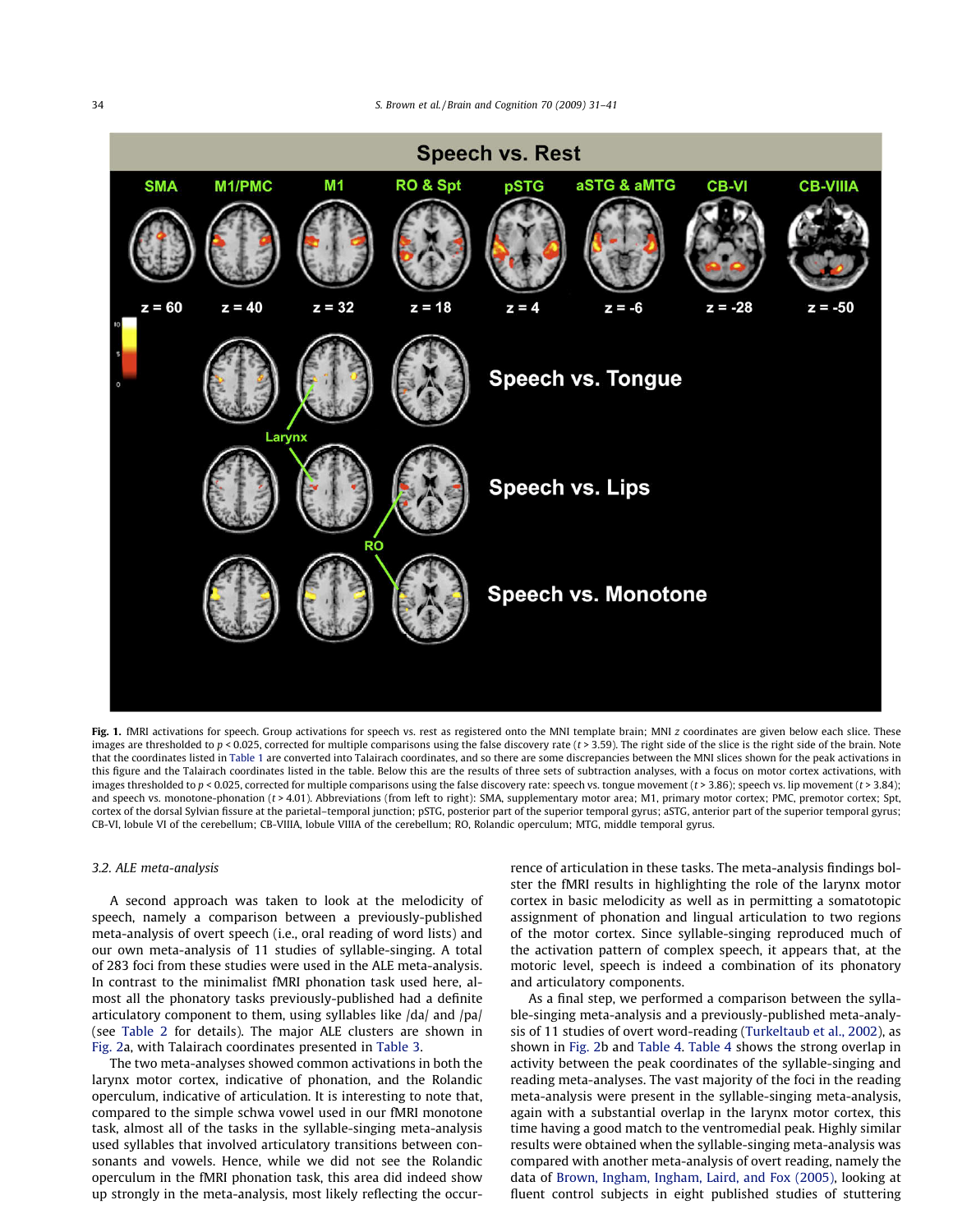### Table 1

Speech contrasted with rest. fMRI coordinates for speech. Stereotaxic coordinates and t-score values for activations in the speech task contrasted with rest. MNI coordinates generated using SPM2 were converted to Talairach coordinates using the WFU Pickatlas, except for the cerebellum, in which case MNI coordinates have been retained, due to location errors that occur with conversion. Brain atlas coordinates are in millimeters along the left–right  $(x)$ , anterior–posterior  $(y)$ , and superior–inferior  $(z)$ axes. In parentheses after each brain region is the Brodmann area, except for the cerebellum, in which case the anatomical labels of Schmahmann, Doyon, Toga, Petrides, and Evans (2000) are used. Abbreviations: M1, primary motor cortex; Sup., superior; STS, superior temporal sulcus; Spt, cortex of the dorsal Sylvian fissure at the parietal–temporal junction. The threshold is  $t > 3.59$ .

| Region                           | $\chi$ | $\mathcal{Y}$  | z              | t     |
|----------------------------------|--------|----------------|----------------|-------|
| Frontal                          |        |                |                |       |
| Right                            |        |                |                |       |
| M1 larynx, ventromedial (4)      | 44     | $-10$          | 30             | 8.14  |
| M1 larynx, dorsolateral (6)      | 44     | $-6$           | 33             | 8.24  |
| Rolandic operculum (43/4)        | 59     | $-5$           | 17             | 6.11  |
| Left                             |        |                |                |       |
| M1 larynx, ventromedial (4)      | $-40$  | $-12$          | 30             | 10.10 |
| Supplementary motor area (6)     | $-4$   | $\overline{7}$ | 55             | 8.53  |
| M1 larynx, dorsolateral (6)      | $-55$  | $-4$           | 37             | 8.36  |
| Rolandic operculum (43/4)        | $-50$  | $-9$           | 23             | 7.73  |
| Premotor cortex (6)              | $-42$  | $-6$           | 39             | 5.87  |
| Temporal                         |        |                |                |       |
| Right                            |        |                |                |       |
| Middle temporal gyrus (21)       | 58     | $-19$          | $-1$           | 11.00 |
| Superior temporal gyrus (22)     | 52     | $-32$          | 11             | 6.96  |
| Superior temporal sulcus (21/22) | 52     | $-38$          | 9              | 5.82  |
| Superior temporal gyrus (22/42)  | 65     | $-21$          | 16             | 4.31  |
| Left                             |        |                |                |       |
| Superior temporal gyrus (22)     | $-57$  | $-19$          | $\mathbf{1}$   | 13.00 |
| Posterior STG/area spt (22)      | $-50$  | $-36$          | 17             | 9.14  |
| Middle temporal gyrus (21)       | $-57$  | $-27$          | $\mathbf{1}$   | 12.40 |
| Middle temporal gyrus (21)       | $-59$  | $-12$          | $-6$           | 8.37  |
| Middle temporal gyrus (21)       | $-53$  | $-48$          | 6              | 3.76  |
| Auditory assoc. cortex (42)      | $-57$  | $-13$          | 14             | 8.82  |
| STS/anterior STG                 | $-61$  | $-2$           | $-3$           | 7.28  |
| Primary auditory cortex (41)     | $-38$  | $-31$          | $\overline{7}$ | 6.56  |
| Cerebellum (MNI coordinates)     |        |                |                |       |
| Right                            |        |                |                |       |
| Lobule VIIIA                     | 24     | $-66$          | $-50$          | 10.50 |
| Lobule VI                        | 20     | $-60$          | $-20$          | 9.52  |
| Lobule VI                        | 28     | $-58$          | $-28$          | 9.00  |
| Vermis, lobule VIIB              | 8      | $-74$          | $-44$          | 7.25  |
| Lefts                            |        |                |                |       |
| Lobule VI                        | $-24$  | $-58$          | $-28$          | 8.58  |
| Vermis, lobule VI                | $-12$  | $-64$          | $-20$          | 8.09  |
| Lobule VI/crus I                 | $-34$  | $-62$          | $-28$          | 6.81  |
| Lobule VIIIA                     | $-12$  | $-72$          | $-50$          | 4.70  |
| Lobule VIIIA                     | $-24$  | $-58$          | $-46$          | 3.67  |
| Subcortical                      |        |                |                |       |
| Putamen                          | $-24$  | $-6$           | $-5$           | 6.10  |
| Putamen                          | $-22$  | $-4$           | 8              | 4.00  |

(data not shown). However, we chose to focus here on the Turkeltaub analysis because it was based on 172 foci, compared to only 73 foci for the stuttering controls. The overall profile, however, was very similar.

## 4. Discussion

In this study, we attempted to look at speech in a somatotopic manner, and especially to illuminate the role of phonation in speech production. We use these analyses to formulate a general model of vocalization in the brain.

## 4.1. Phonation and articulation

Our previous fMRI study (Brown et al., 2008) established a representation of the larynx in the motor cortex, one which overlaps an area involved in voluntary control of expiration (Loucks et al., 2007; Simonyan et al., 2007). Using this motor cortex focus as a reference, we were able to demonstrate for the first time that connected speech gives its principal motor cortex activation in the larynx area, thereby supporting the notion that much of the speech signal is voiced, including all vowels and a majority of consonants. Previous neuroimaging studies on speech production have not made this point about phonation, and have instead talked about activity in the "mouth" or "face" area of the motor cortex (e.g., Fox et al., 2001), with the implication being that speech is mainly articulatory. Knowing the location of the larynx area, we were able to interpret residual activations in the motor strip as being related to articulation, mainly in the Rolandic operculum for tongue movement and the region lateral to the larynx area for lip movement. This is a first step toward a somatotopic dissection of phonation and articulation in the cortical motor system. The study of Terumitsu et al. (2006) seemed poised to make the same point, in that the authors compared phonated vs. mouthed versions of the same polysyllable string. However, their analyses did not involve a direct contrast between the voiced and unvoiced tasks, and what they called ''phonation" in their ICA analysis included articulation as well as phonation, as evidenced by ICA clusters in the Rolandic operculum.

The results with the speech task match very closely the findings of two voxel-based meta-analyses of overt reading. Turkeltaub et al. (2002) published an activation likelihood estimation (ALE) meta-analysis of 11 studies of oral reading, and found the region of greatest concordance across these studies in the motor cortex to be at  $-48$ ,  $-12$ , 36, and 44,  $-10$ , 34, very close to our ventromedial speech peaks at  $-40$ ,  $-12$ , 30, and 44,  $-10$ , 30. Likewise,

#### Table 2

Studies included in the syllable-singing meta-analysis. Eleven studies were included in the ALE meta-analysis. Mod. = imaging modality. "n" is the number of subjects for each study. ''Gen." refers to the gender of the subjects in the study, where M is male and F is female. The fifth and sixth columns describe the vocal task and control task for each study. The last column describes the major articulatory vehicle used in each study to gauge phonation. For Bohland and Guenther, the designation /CV/ in the last column means that a series of different consonant-vowel syllables was used as stimuli in their study.

| Reference                                                  | Mod.       | $\mathfrak n$ | Gen. | Vocal task                                                      | Control task                               | Syllable       |
|------------------------------------------------------------|------------|---------------|------|-----------------------------------------------------------------|--------------------------------------------|----------------|
| 1. Perry et al. (1999)                                     | PET        | 13            | M/F  | Monotone singing                                                | Auditory control task                      | la             |
| 2. Riecker et al. (2000a)                                  | fMRI       | 18            | M/F  | Singing a familiar melody                                       | Rest                                       |                |
| 3. Riecker et al. (2000b)                                  | fMRI       | 10            | M/F  | Monosyllable production                                         | Rest                                       | ta, stra       |
| 4. Riecker, Wildgruber, Dogil, Grodd, and Ackermann (2002) | fMRI       | 12            | M/F  | Isochronous syllable production<br>Rhythmic syllable production | Perceptual baseline<br>Perceptual baseline | pa<br>pa       |
| 5. Brown et al. (2004)                                     | <b>PET</b> | 10            | M/F  | Monotone singing<br>Melody repetition<br>Harmonization          | Rest<br>Rest<br>Rest                       | da<br>da<br>da |
| 6. Wilson, Saygin, Sereno, and Iacoboni (2004)             | fMRI       | 10            | M/F  | Monosyllable production                                         | Rest                                       | pa, gi         |
| 7. Riecker et al. (2005)                                   | fMRI       | 8             | M/F  | Monosyllable production                                         | Listening to clicks                        | pa             |
| 8. Brown et al. (2006)                                     | <b>PET</b> | 10            | M/F  | Melody generation                                               | Rest                                       | da             |
| 9. Sörös et al. (2006)                                     | fMRI       | 9             | M/F  | Vowel production                                                | Rest                                       | ah             |
| 10. Riecker et al. (2006)                                  | fMRI       | 8             | M/F  | Monosyllable production                                         | Listening to clicks                        | pa             |
| 11. Bohland and Guenther (2006)                            | fMRI       | 13            | M/F  | Trisyllable production                                          | Visual baseline                            | CV             |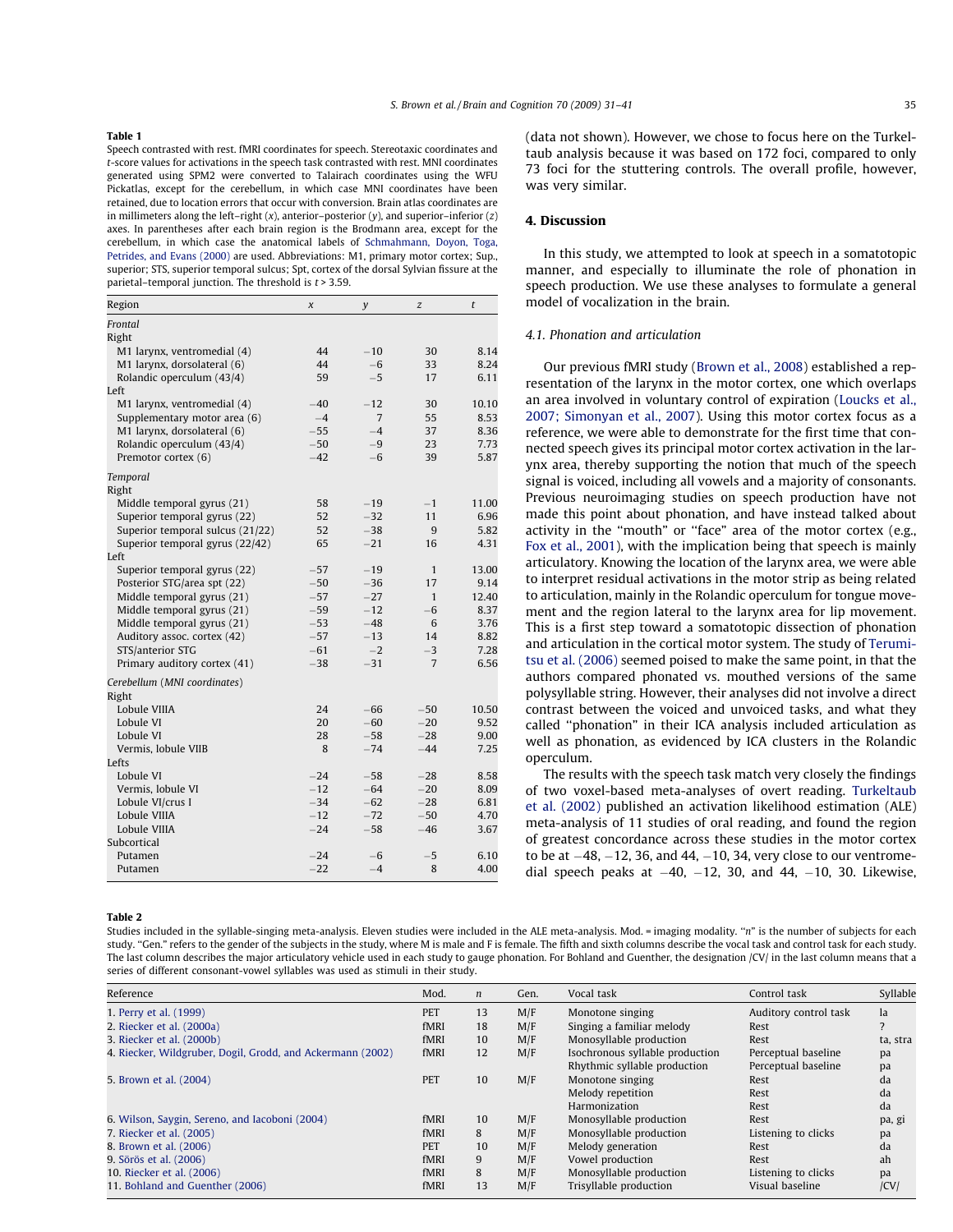

Fig. 2. Major ALE foci from the meta-analysis. (a) Major ALE foci for the syllable-singing meta-analysis. Principal sites of activation are labelled; some bilateral cortical activations are labelled on only one side of the brain. Talairach z coordinates are shown below each slice. (b) Comparison of the ALE foci from the current meta-analysis of syllable-singing and a meta-analysis of overt reading performed by Turkeltaub et al. (2002). The color scheme for ALE activations in this panel is the following: red = syllablesinging, blue = reading, yellow = overlap. The labels in this panel highlight the vocal-motor areas shown by the meta-analysis to have large cross-laboratory concordance. For the bottom panel only, yellow labels refer to common activations between speaking and syllable-singing, and red labels refer to foci unique to syllable-singing. The Talairach coordinates for the slices are shown at the bottom of the figure. In choosing slice levels for this composite analysis, we attempted to present slices that were intermediate between the peak activations for syllable-singing and those for reading where differences existed between them (see Table 4 for coordinates). The only location where this does not work well is the slice at  $z = 32$ , which gives the impression that the CMA is uniquely present in syllable-singing, when the speech focus is actually 7 mm higher, and thus not present in this slice. Hence, the label for the CMA is colored yellow instead of red. The right side of a slice is the right side of the brain. The threshold for both analyses is p < 0.05, corrected for multiple comparisons using the false discovery rate. Abbreviations (from left to right) are: SMA, supplementary motor area; M1, primary motor cortex; CMA, cingulate motor area; RO, Rolandic operculum; pSTG, posterior part of the superior temporal gyrus; FO, frontal operculum; Put., putamen; aSTG, anterior part of the superior temporal gyrus; CB-VI, lobule VI of the cerebellum. (For interpretation of the references in color in this figure legend, the reader is referred to the web version of this article.)

Brown et al. (2005) performed two parallel ALE meta-analyses of eight studies of oral reading in stutterers and fluent controls, respectively. The peak M1 activations for the control subjects were at  $-49$ ,  $-9$ , 32, and 54,  $-10$ , 34, and those for the stutterers were at  $-45$ ,  $-16$ , 31, and 48,  $-12$ , 32, again quite close to the ventromedial M1 peaks for the speech task in this study. Both of these metaanalyses identified the larynx area as a major location of activation during oral reading. They also found bilateral activations at the Rolandic operculum, very close to our fMRI tongue coordinates. Hence, the general pattern seen to emerge from imaging studies of speech production is two major sites of activation in the motor cortex: the larynx area deep in the central sulcus, and the tongue area in the Rolandic operculum. While other processes are clearly critical for speech production – not least muscular activity in the lips, velum and pharynx – larynx and tongue activities might be

the most readily identifiable ones because of their distance in the motor cortex. For example, in our previous imaging study (Brown et al., 2008), lip and tongue movement showed a region of overlapping activity, although this was dorsal to tongue-related region of the Rolandic operculum.

Given our separability of activity in the larynx area and Rolandic operculum during simple phonation and tongue movement, respectively, and their combination during speech (in addition to presumptive activity in lip-related areas), there does seem to be a basic additivity of phonation and articulation that comes into play during speech production. Looking to the subtraction analysis, we obtained mixed results. While tongue and lip movement nicely subtracted out articulation-related activity in the motor cortex during speech, the monotone-phonation task was not very effective at subtracting out the larynx peak of speech. Interestingly, a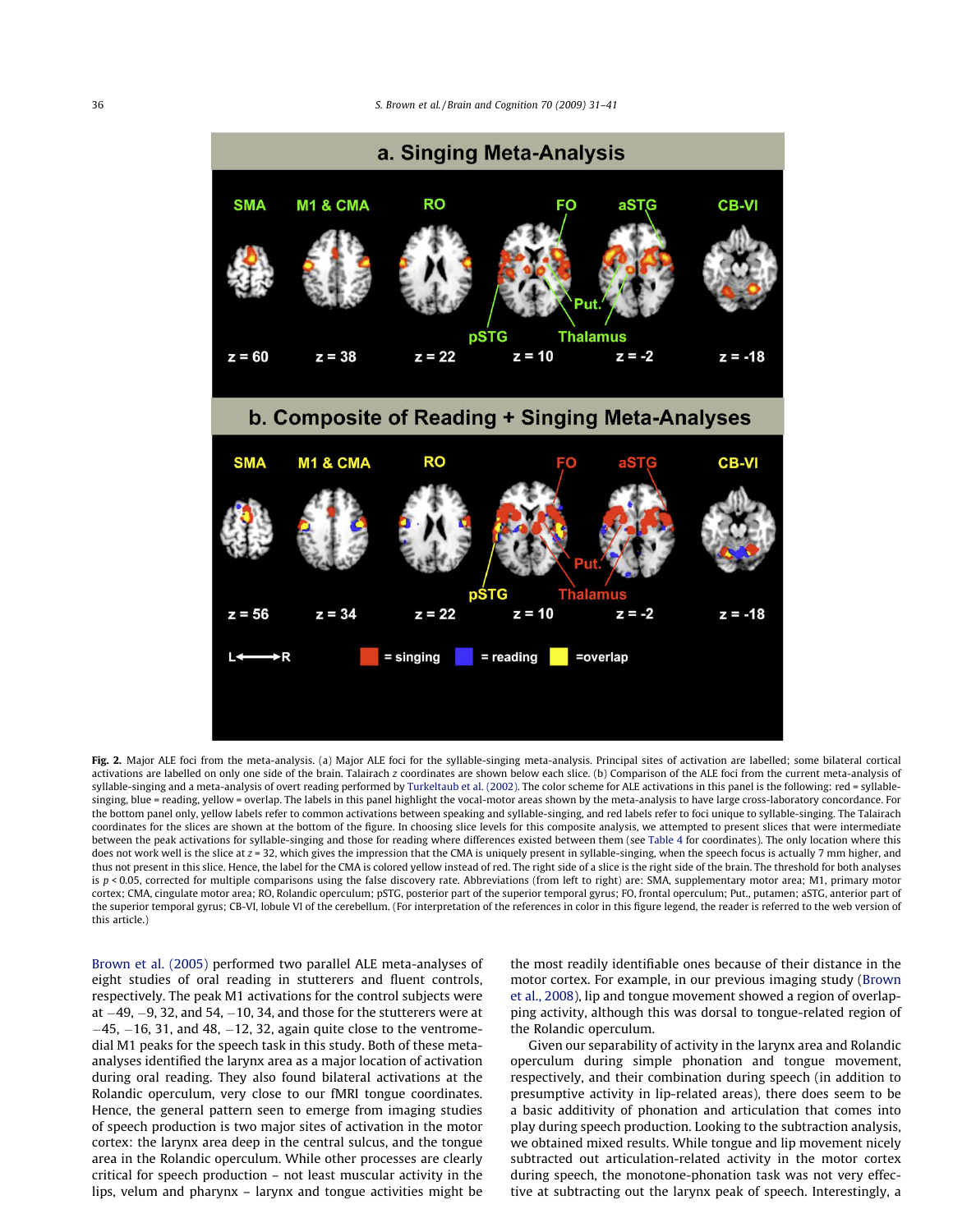#### Table 3

#### Table 4

Syllable-singing ALE clusters. Major ALE clusters for the syllable-singing metaanalysis. The table shows the principal ALE clusters derived from the meta-analysis of the 11 studies of syllable-singing. After each anatomical name in the ''region" column is the Brodmann number in parentheses. The columns labelled as  $x$ ,  $y$ , and  $z$  are the Talairach coordinates for the weighted center of each cluster. The ALE score shown is the true value multiplied by  $10<sup>3</sup>$ . The right column shows the size of each cluster in mm<sup>3</sup>. Note that the rightmost column specifies three large clusters, submaxima of which are identified in the column for cluster size  $(mm<sup>3</sup>)$ . Abbreviations: M1, primary motor cortex; Ant., anterior; Sup., superior.

| Region                                | $\chi$ | y              | z              | ALE $(* 10^{-3})$ | (mm <sup>3</sup> )       |
|---------------------------------------|--------|----------------|----------------|-------------------|--------------------------|
| Frontal                               |        |                |                |                   |                          |
| Right                                 |        |                |                |                   |                          |
| Frontal operculum (44)                | 44     | 10             | 10             | 20.1              | 34,200                   |
| Rolandic operculum (4/6/43)           | 60     | $-4$           | 24             | 19.9              | (Cluster 1)<br>Cluster 1 |
| M1 larynx $(4/6)$                     | 54     | $-4$           | 38             | 19.2              | Cluster 1                |
| Supplementary motor area (6)          | 6      | $\mathbf{0}$   | 60             | 19.2              | 11,040                   |
|                                       |        |                |                |                   | (cluster 3)              |
| Left                                  |        |                |                |                   |                          |
| M1 larynx $(4/6)$                     | $-50$  | $-10$          | 40             | 21.5              | 28,920                   |
|                                       |        |                |                |                   | (cluster 2)              |
| Rolandic operculum (4/6/43)           | $-58$  | $-2$           | 22             | 18.3              | Cluster 2                |
| Cingulate motor area (32/6)           | $-2$   | 6              | 46             | 14.1              | Cluster 3                |
| Cingulate motor area (32/6)           | $-2$   | 16             | 32             | 10.7              | Cluster 3                |
| Temporal                              |        |                |                |                   |                          |
| Right                                 |        |                |                |                   |                          |
| Ant. Sup. temporal gyrus (22)         | 52     | $\overline{4}$ | $-4$           | 17.8              | Cluster 1                |
| Superior temporal gyrus (22)          | 58     | $-28$          | 10             | 13.5              | Cluster 1                |
| Superior temporal gyrus (22)          | 58     | $-10$          | 10             | 11.5              | Cluster 1                |
| Left<br>Ant. sup. temporal gyrus (22) | $-44$  | 10             | 0              | 20.5              | Cluster 2                |
| Primary auditory cortex (41)          | $-40$  | $-22$          | 10             | 12.9              | Cluster 2                |
| Superior temporal gyrus (22)          | $-60$  | $-22$          | $\overline{4}$ | 11.8              | Cluster <sub>2</sub>     |
| Primary auditory cortex (41)          | $-34$  | $-34$          | 14             | 11.2              | Cluster 2                |
| Superior temporal gyrus (22)          | $-58$  | $-36$          | 8              | 10.5              | Cluster 2                |
| Subcortical                           |        |                |                |                   |                          |
| Right                                 |        |                |                |                   |                          |
| Putamen                               | 24     | $\overline{2}$ | $-2$           | 17.7              | Cluster 1                |
| Ventral thalamus                      | 14     | $-20$          | 6              | 17.3              | Cluster 1                |
| Left                                  |        |                |                |                   |                          |
| Ventral thalamus                      | $-10$  | $-18$          | $\mathbf{0}$   | 17.0              | 3352                     |
| Putamen                               | $-22$  | $\overline{4}$ | $\overline{4}$ | 15.8              | Cluster <sub>2</sub>     |
| Cerebellum                            |        |                |                |                   |                          |
| Right                                 |        |                |                |                   |                          |
| Lobule VI                             | 24     | $-60$          | $-20$          | 21.7              | 4056                     |
| Left                                  |        |                |                |                   |                          |
| Lobule VI                             | $-34$  | $-50$          | $-30$          | 15.4              | 1672                     |
| Lobule VI                             | $-22$  | $-64$          | $-18$          | 13.0              | 2376                     |
| Vermis V/VI                           | $-4$   | $-56$          | $-28$          | 11.0              | 504                      |

similar result was found in the study of Murphy et al. (1997). Their contrast was better matched than ours in that they compared the vocalization of a phrase with mouth-closed vocalizing of the same phrase using the /a/ vowel. Hence, much about the melody and rhythm of the original phrase should have been contained in the unarticulated version. Their subtraction revealed bilateral peaks in the sensorimotor cortex quite close to the ventromedial larynx area. Why might the larynx activation during speech be difficult to subtract out with phonatory control tasks, especially given the efficiency of the subtraction of articulatory areas using articulatory controls tasks? One speculation is that co-articulation during speech production may activate the larynx area in a much stronger manner than tasks that involve a single articulatory posture, such as during the monovowel tasks used in this study and that of Murphy et al. (1997). Likewise, speech tasks show an oscillatory cycling between voiced and unvoiced sounds that is not seen in the controls tasks. Given the overlap in the larynx coordinates between the reading and syllable-singing meta-analyses, the effect that we and Murphy et al. are seeing is most likely quantitative rather than qualitative. Further work is needed to enlighten this point, not

| Region                                                     |               | Syllable singing |                  | Reading  |                |                |
|------------------------------------------------------------|---------------|------------------|------------------|----------|----------------|----------------|
|                                                            | $\chi$        | y                | $\boldsymbol{z}$ | $\chi$   | $\mathcal{Y}$  | z              |
| Frontal                                                    |               |                  |                  |          |                |                |
| Right                                                      |               |                  |                  |          |                |                |
| Frontal operculum (44)                                     | 44            | 10               | 10               |          |                |                |
| Frontal operculum (45)                                     |               |                  |                  | 56       | 20             | $\overline{4}$ |
| Rolandic operculum (4/6/43)                                | 60            | $-4$             | 24               | 48       | $-3$           | 24             |
| M1 larynx $(4/6)$                                          | 54            | $-4$             | 38               | 44       | $-10$          | 34             |
| Supplementary motor area (6)                               | 6             | $\Omega$         | 60               | $\Omega$ | $\overline{2}$ | 54             |
| Left                                                       |               |                  |                  | $-46$    |                | 36             |
| M1 larynx $(4/6)$                                          | $-50$         | $-10$<br>$-2$    | 40               | $-48$    | $-12$          |                |
| Rolandic operculum (4/6/43)                                | $-58$<br>$-2$ | 6                | 22<br>46         | $-2$     | $-8$<br>12     | 22<br>45       |
| Cingulate motor area (32/6)<br>Cingulate motor area (32/6) | $-2$          | 16               | 32               |          |                |                |
| Frontal operculum (44)                                     |               |                  |                  | $-52$    | $\overline{4}$ | 10             |
|                                                            |               |                  |                  |          |                |                |
| Temporal                                                   |               |                  |                  |          |                |                |
| Right                                                      |               |                  |                  |          |                |                |
| Ant. sup. temporal gyrus (22)                              | 52            | $\overline{4}$   | $-4$             |          |                |                |
| Superior temporal gyrus (22)                               | 58            | $-28$            | 10               | 54       | $-28$          | 6              |
| Superior temporal gyrus (22)                               | 58            | $-10$            | 10               | 54       | $-14$          | 8              |
| Left                                                       |               |                  |                  |          |                |                |
| Ant. sup. temporal gyrus (22)                              | $-44$         | 10               | $\Omega$         |          |                |                |
| Primary auditory cortex (41)                               | $-40$         | $-22$            | 10               |          |                |                |
| Superior temporal gyrus (22)                               | $-60$         | $-22$            | $\overline{4}$   | $-52$    | $-14$          | $\overline{4}$ |
| Primary auditory cortex (41)                               | $-34$         | $-34$            | 14               |          |                |                |
| Superior temporal gyrus (22)                               |               |                  |                  | $-56$    | $-43$          | 13             |
| Superior temporal gyrus (22)                               | $-58$         | $-36$            | 8                | $-56$    | $-32$          | $\overline{4}$ |
| Subcortical                                                |               |                  |                  |          |                |                |
| Right                                                      |               |                  |                  |          |                |                |
| Putamen                                                    | 24            | $\overline{2}$   | $-2$             |          |                |                |
| Ventral thalamus                                           | 14            | $-20$            | 6                |          |                |                |
| Left                                                       |               |                  |                  |          |                |                |
| Ventral thalamus                                           | $-10$         | $-18$            | 0                | $-18$    | $-16$          | $\overline{2}$ |
| Putamen                                                    | $-22$         | $\overline{4}$   | $\overline{4}$   |          |                |                |
| Cerebellum                                                 |               |                  |                  |          |                |                |
| Right                                                      |               |                  |                  |          |                |                |
| Lobule VI                                                  | 24            | $-60$            | $-20$            | 28       | $-57$          | $-21$          |
| Vermis V/VI                                                |               |                  |                  | 16       | $-66$          | $-16$          |
| Left                                                       |               |                  |                  |          |                |                |
| Lobule VI                                                  | $-34$         | $-50$            | $-30$            | $-36$    | $-38$          | $^{-24}$       |
| Lobule VI                                                  | $-22$         | $-64$            | $-18$            | $-14$    | $-66$          | $-16$          |
| Vermis V/VI                                                | $-4$          | $-56$            | $-28$            |          |                |                |

least an analysis of potential neural sub-domains within the larynx motor cortex for vocal-fold tension vs. relaxation, and abduction vs. adduction.

## 4.2. A neural model of vocalization

We would like to consolidate the results of the fMRI experiment and meta-analyses into a model of vocalization (Fig. 3), one that focuses on the generation of sounds at the vocal source, and hence phonation. A very similar model of vocal production is presented by Bohland and Guenther (2006), as discussed below. The fMRI monotone-phonation task as well as the 5-note phonation task used in Brown et al. (2008) were designed to be as pure a model of phonation as possible, minimizing the contribution of articulation to the brain activations. We would like to consider the activation pattern of these tasks as a minimal model of ''primary" areas for phonation, and then contrast that with data from the fMRI speech task and the two meta-analyses in order to characterize ''secondary" areas that may tap more into articulation or general orofacial functioning than phonation.

The primary vocal circuit consists principally of three motor areas: (1) the larynx motor cortex and associated premotor cortex;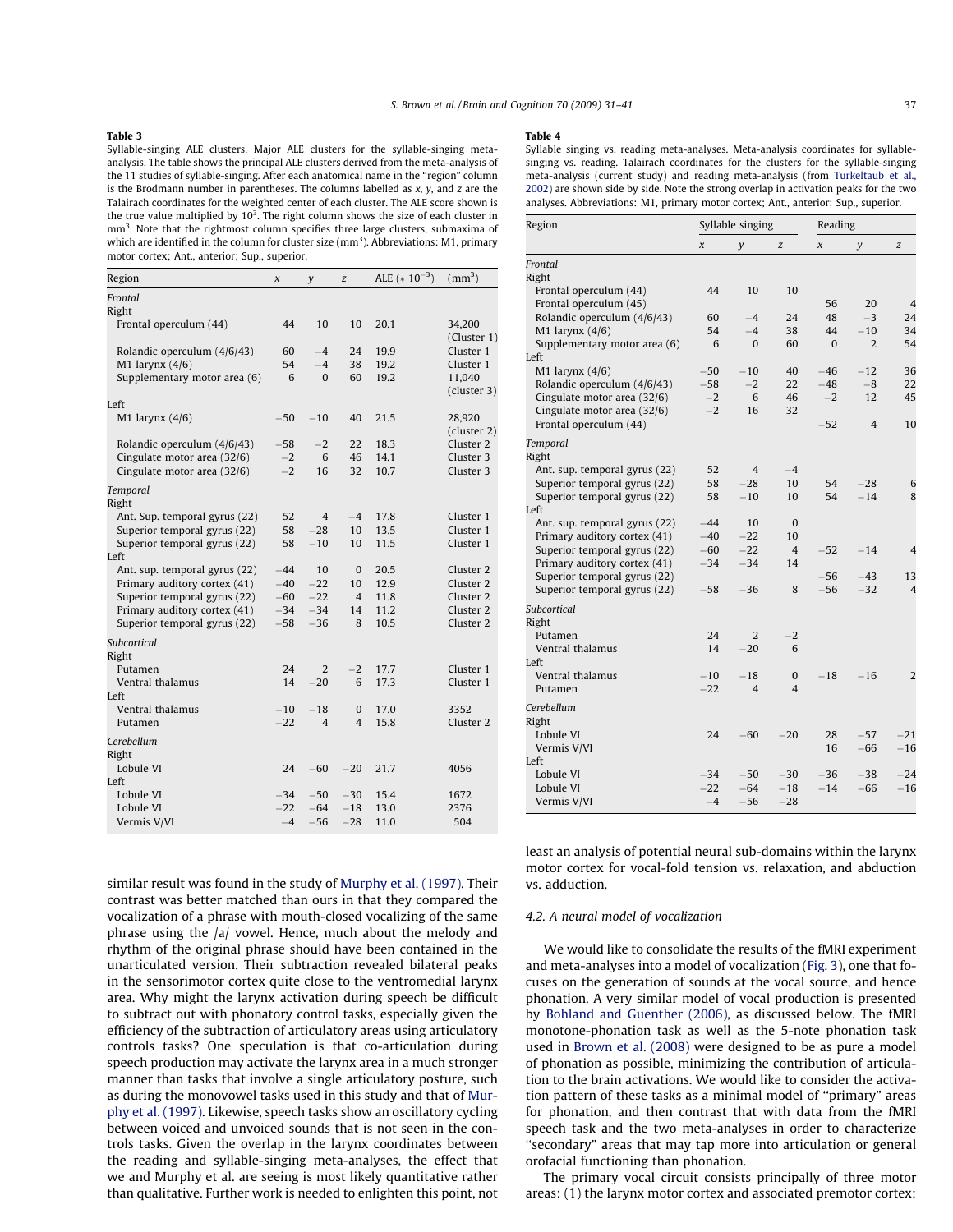

Fig. 3. Key brain areas of the vocal circuit. Shaded boxes represent "primary" areas that are principal regions for the control of phonation in speaking and singing. White boxes represent ''secondary" areas that are less reliably activated during phonation and that might be more important for articulation. See text for details. This is not meant to be a comprehensive connectivity diagram. The focus is placed on the connectivity between these multiple areas and the primary motor/premotor cortex, rather than on connections among the other areas. Connectivity data is based principally on the afferent and efferent connections of the M1 larynx area of the Rhesus monkey, as described in Simonyan and Jürgens (2002, 2003, 2005a, 2005b). The projection from the motor cortex to the cerebellum is via the pontine nuclei. As described in the text, lobule VIII of the cerebellum may turn out to be a primary area, but many imaging studies, especially PET studies, have not included this part of the cerebellum in their field of view. Abbreviations: SMA, supplementary motor area; CMA, cingulate motor area; pSTG, posterior part of the superior temporal gyrus; aSTG, anterior part of the superior temporal gyrus; Spt, cortex of the dorsal Sylvian fissure at the parietal–temporal junction.

(2) lobule VI of the cerebellum, and (3) the SMA. The primary auditory areas are Heschl's gyrus and the auditory association cortex of the posterior STG, including area Spt. Secondary vocal areas include: (1) the Rolandic operculum (the ventral part of the motor cortex, hence included with the M1/premotor box in the figure), (2) the putamen and ventral thalamus, (3) cingulate motor area, and (4) frontal operculum/anterior insula. In Fig. 3, primary areas are shown with shaded boxes, and secondary areas with white boxes. The connectivity model in the diagram is largely based on the connections of the larynx motor cortex in the Rhesus monkey (Simonyan & Jürgens, 2002, 2003, 2005a, 2005b), in which most of the areas listed are reciprocally connected with the motor cortex, the exceptions being the cerebellum and putamen, which feed back to the cortex indirectly via the ventral thalamus. Regarding auditory areas, it is not known if they project directly to the motor cortex or if they have to pass through a relay like Broca's area, as posited in the standard Geschwind model of speech (Catania, Jones, & fitches, 2005). In the monkey, there is a minor projection from the posterior STG to the larynx motor cortex (Simonyan & Jürgens, 2002, 2005b); hence, such a pathway could exist in humans as well. Preliminary diffusion tensor imaging work from our lab suggests that there is indeed direct connectivity between temporoparietel auditory areas and the orofacial precentral gyrus via the arcuate fasciculus (unpublished observations).

Lobule VI of the posterior cerebellum showed the highest ALE score of any brain region in the meta-analysis. Somatotopic analysis has demonstrated that this is indeed an orofacial part of the cerebellum (Grodd, Hülsmann, Lotze, Wildgruber, & Erb, 2001). We showed that this region is activated by lip movement and tongue movement as well as vocalization. Hence, while this region seems to be an obligatory component of the vocal circuit, there is probably little about it that is voice-specific, although there may be somatotopic sub-domains for each effector within this general area. This stands in contrast to lobule VIIIA of the ventral cerebellum, which was activated by both speech and monotone-phonation but which did not show activity for lip and tongue movement (although see Watanabe et al. (2004) for activity in this region during tongue movement) or show ALE foci in either metaanalysis. Given that half of the studies in the syllable-singing metaanalysis were PET studies, and given the fact that many older PET machines had an axial span of only 10 cm, it is likely that the ventral part of the cerebellum was cut off in many of the studies used in the meta-analysis (e.g., Brown, Martinez, Hodges, Fox, & Parsons, 2004; Brown, Martinez, & Parsons, 2006; see Petacchi, Laird, Fox, & Bower, 2005, for a discussion of this topic). Hence, lobule VIIIA may be a brain area that has been under-represented in studies of overt vocalization thus far and may therefore be expected to appear with greater frequency in future publications of speech and song (e.g., Bohland & Guenther, 2006; Riecker et al., 2005).

The SMA is one of a handful of brain areas which when lesioned can give rise to mutism, and stimulation of this area can elicit vocalization in humans but not monkeys (Jürgens, 2002). The SMA is organized somatotopically (Fontaine, Capelle, & Duffau, 2002) but, as with lobule VI of the cerebellum, there is no information as to whether there are effector-specific zones within the somatotopic orofacial area of the SMA. While the SMA is routinely activated in studies of both speech and song production, its exact role is unclear. The SMA is classically associated with activities like bimanual coordination (Carson, 2005), and stimulation of the SMA can lead to simultaneous activation of linked effectors, such as the whole arm. It is thus reasonable to presume that the SMA plays some role in the sequential coordination of effectors during vocal production, although this area is clearly activated when single effectors such as the lips or tongue are used. In Indefrey & Level's (2004) qualitative meta-analysis of 82 studies of single-word processing, they argued that the SMA was involved in articulatory planning. In addition, they found that the SMA was active in both covert and overt word-reading tasks. In support of this, the SMA has also been found to be active in many studies of covert singing (Callan et al., 2006; Halpern & Zatorre, 1999; Riecker, Ackermann, Wildgruber, Dogil, & Grodd, 2000a). Hence, the SMA plays some role in motor planning, motor sequencing, and/or sensorimotor integration, but the exact role in vocalization is not well understood.

The putamen gave one of the most complex profiles of any area in these analyses. No activity was seen for the fMRI monotonephonation task, whereas there was a strong left-hemisphere focus for speech. That said, the putamen showed very strong ALE foci bilaterally in the syllable-singing meta-analysis and reasonably good concordance across its contributing studies, hence creating an inconsistency between the fMRI study and the meta-analysis. One potential resolution to this inconsistency is to posit that the putamen is more important for articulation than phonation. In the fMRI study, we found more putamen activity for lip movement and tongue movement than for simple phonation. Likewise, many studies have shown activity in the putamen during lip movement, tongue movement, and voluntary swallowing (Corfield et al., 1999; Gerardin et al., 2003; Martin et al., 2004; Rotte, Kanowski, & Heinze, 2002; Watanabe et al., 2004). One problem with this interpretation is that damage to the basal ganglia circuit gives rise to severe dysphonia in addition to articulatory problems (Merati et al., 2005). This would seem to suggest that the basal ganglia play a direct role in phonation. It is interesting in this regard that the only major voice therapy that seems successful at ameliorating Parkinsonian dysphonia, namely Lee Silverman Voice Therapy (Ramig, Countryman, Thompson, & Horii, 1995; Ramig et al., 2001), is a phonation-based therapy that indirectly improves articulation as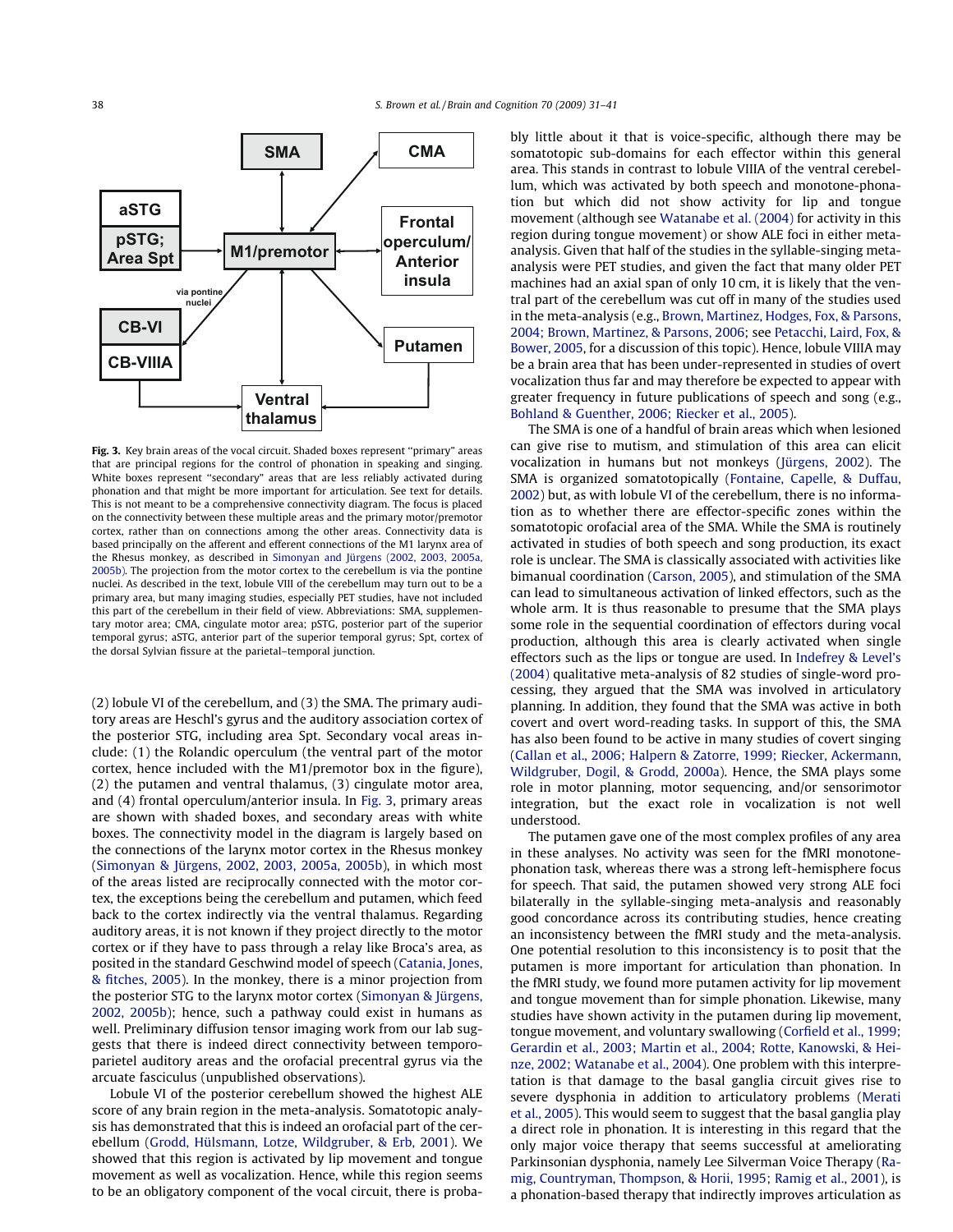a by-product (Dromey, Ramig, & Johnson, 1995; Sapir, Spielman, Ramig, Story, & Fox, 2007). The role of the putamen in phonation and articulation is in need of further exploration. For the time being, we put it in the category of ''secondary" areas. We do the same for the ventral thalamus. Its co-occurrence with the putamen (i.e., both were absent in the fMRI monotone task, both were present in the syllable-singing meta-analysis, and the thalamus was only present in articles that reported putamen activation in the syllable-singing meta-analysis) probably reflects the connectivity of the basal ganglia, which sends its output from the internal segment of the globus pallidus to anterior parts of the ventral thalamus. The cerebellum's projection to the cerebral cortex also passes through a part of the ventral thalamus (posterior to the basal ganglia projection), and so it is unclear why there should be an absence of ventral thalamus activation in the presence of strong cerebellar activity. The thalamus showed relatively low concordance across studies in the meta-analysis.

One interesting point of reference with regard to the basal ganglia comes from the studies of Riecker et al. (2005), Riecker, Kassubek, Groschel, Grodd, and Ackermann (2006), which were included in the meta-analysis. These studies examined the tempo of vocalization, looking at monosyllable /pa/ repetitions over the range of 2–6 Hz. What was found was that activity in lobules VI and VIIIA of the cerebellum showed positive correlations with syllable rate whereas activity in the putamen and caudate nucleus showed negative correlations. Putamen activity decreased monotonically for speaking rates ranging from 2 to 6 Hz (Riecker, Kassubek, Groschel, Grodd, & Ackermann, 2006); the two cerebellar regions showed the reverse pattern. Our profile of high cerebellum and low putamen does not follow from the assumption that these patterns would extend to 1 Hz, the suggested production rate for our fMRI monotone task. Again, the absence of articulatory changes in our singing task may be a more important factor than tempo per se in explaining the absence of putamen activity.

The cingulate motor area gave low concordance in the metaanalysis, and was not found to be active in the speech or monotone-phonation fMRI tasks. Unlike the larynx motor cortex, the CMA is the only cortical part of the monkey brain which, when lesioned, disrupts vocalization (Sutton, Larson, & Lindeman, 1974, but see Kirzinger & Jürgens, 1982). The projection from the cingulate cortex to the periaqueductal gray is thought to represent an ancestral vocalization pathway in primates that is perhaps more important for involuntary vocalizations than voluntary ones like speech. This area may indeed be more involved in emotive vocalizations than learned vocalizations such as speech and song in humans. It is interesting to note that almost all of the studies in the meta-analysis that showed CMA activation employed monotone tasks rather than melodic singing tasks. Hence, the CMA may have some preference for simple vocal tasks, as shown by its activation in monotone (Brown et al., 2004; Perry et al., 1999), monovowel (Sörös et al., 2006), and monosyllable (Bohland & Guenther, 2006; Riecker et al., 2006) tasks. This hypothesis is consistent with the reading study of Barrett et al. (2004), in which subjects had to read semantically-neutral passages under conditions of either happy or sad mood induction. Regressions with affect-induced pitch range showed that the more monotonous the speech became during sad speech, the greater the activity in the CMA. The major Talairach coordinate for this regression was at  $-8$ , 18, 34, which corresponds quite well with one of the CMA coordinates from the syllable-singing meta-analysis at  $-2$ , 16, 32. CMA activity may thus be sensitive to melodic complexity, showing a preference for low-complexity vocal tasks having minimal pitch variation, which may reflect its evolution from a system involved in simple, stereotyped vocalizations. Might the CMA be the brain's ''chant" center? Further work is needed to clarify the role of the cingulate cortex in vocalization.

The frontal operculum and medial-adjacent anterior insula represent yet another difficult case for our model. As with the putamen, activity in this region was much stronger in the meta-analysis than the fMRI monotone task. We again make the speculation that this area encodes generalized orofacial functions and thus might be equally involved in articulation and phonation. The fMRI study showed comparable activity in the frontal operculum for lip movement and tongue movement as for vocalization. This casts doubts on a phonation-specific role of this region. In addition, the most typical type of symptom associated with damage to the anterior insula is apraxia of speech and not dysphonia alone (Jordan & Hillis, 2006; Ogar, Slama, Dronkers, Amici, & Gorno-Tempini, 2005). Hence, damage to this region is much more likely to result in articulatory deficits than phonatory ones, although both seem to co-occur. As Ogar et al. (2005) point out: ''Prosodic deficits, however, are thought to be a secondary effect of poor articulation" (p. 428). It is for these reasons that we put the frontal operculum and adjacent anterior insula into the category of ''secondary" areas for vocalization. Several models of vocal production have ascribed an important role for the anterior insula in phonological processing (Ackermann & Riecker, 2004; Bohland & Guenther, 2006; Indefrey & Level, 2004; Riecker et al., 2005, 2006). In Indefrey and Level's (2004) meta-analysis, they associated the anterior insula most strongly with ''phonological code retrieval", which is a process of searching for phonological words that match a lexically selected item. They found less evidence for a role of the anterior insula in actual speech production, a result counter to the perspective of Ackermann and Riecker (2004). Riecker et al. (2006) found that activity in the insula increased monotonically with syllable rate, hence showing a similar profile to the cerebellum (as well as larynx motor cortex and SMA). So the frontal operculum/anterior insula is almost certainly a vocal-motor area, but its exact role is in need of further analysis.

The model in Fig. 3 shows striking similarities with the ''basic speech production network" proposed by Bohland and Guenther (2006), which includes all of the areas mentioned here. In fact, there is no region of disagreement between our model and theirs. Perhaps the only motivational difference relates to our goal of defining a network of vocal production based on phonation, leading to our distinction between primary and secondary areas for vocalization. Their model was based on a series of syllable tasks, ranging from simple to complex trisyllables. Hence, articulation was an important component of all of their tasks. It is possible that a task based on vowels alone would yield different results. For example, the vowel production task of Perry et al. (1999) failed to show activity in some of the areas that we have speculated to be associated with articulation (e.g., putamen) but did show activity in others (Rolandic operculum, frontal operculum), whereas the vowel production task of Sörös et al. (2006) failed to show activity in the Rolandic operculum but did show activity in the putamen and frontal operculum. Further work is clearly needed to verify the phonation network postulated in our primary areas.

## 5. Conclusions

Using two complementary comparisons between speech and non-speech oral tasks (fMRI and meta-analysis), we have attempted to disentangle phonation and articulation in speech, and have shown that motor-control models like the "source-filter" model can be represented somatotopically in the motor cortex. A principal site of activation for speech is the larynx representation in the motor cortex, in keeping with the overwhelmingly voiced nature of speech. Additional activity in the Rolandic operculum for tongue movement and other parts of the motor cortex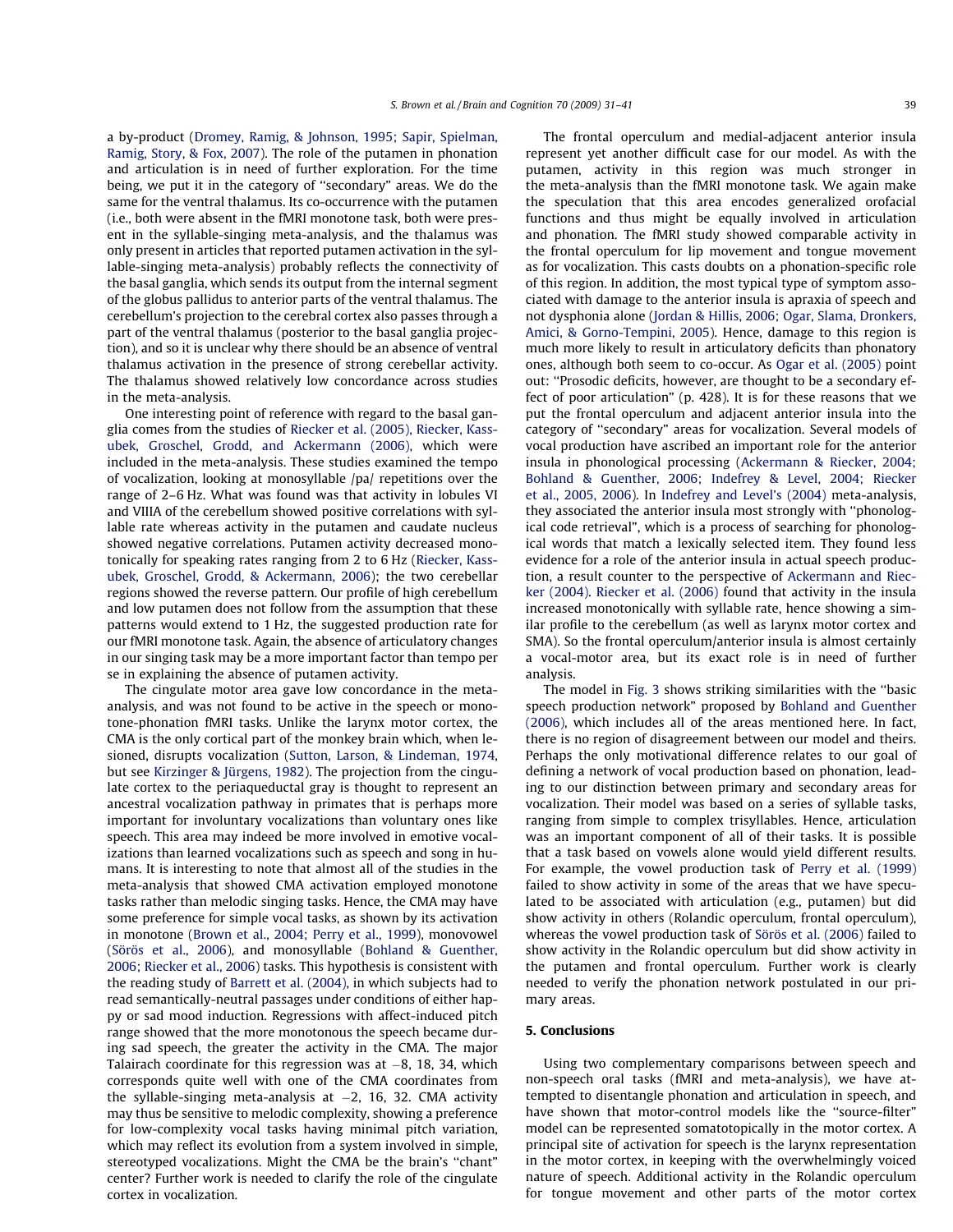contribute to an overall sense of additivity of phonation and articulation during speech production.

## Acknowledgments

This work was supported by a grant to SB from the Grammy Foundation. ARL and SMT were supported by the Human Brain Project of the NIMH (R01-MH074457-01A1), and PQP by NSF grant 0642592. We thank Trudy Harris, Jennifer McCord, and Burkhard Mädler at the MRI Research Centre of the University of British Columbia for expert technical assistance. We thank Roger Ingham (University of California at Santa Barbara) for critical reading of a previous version of the manuscript.

## References

- Ackermann, H., & Riecker, A. (2004). The contribution of the insula to motor aspects of speech production: A review and a hypothesis. Brain and Language, 89, 320–328.
- Barrett, J., Pike, G. B., & Paus, T. (2004). The role of the anterior cingulate cortex in pitch variation during sad affect. European Journal of Neuroscience, 19, 458–464.
- Belin, P., Zatorre, R. J., LaFalce, P., Ahead, P., & Pike, B. (2000). Voice-selective areas in human auditory cortex. Nature, 403, 309–312.
- Bohland, J. W., & Guenther, F. H. (2006). An fMRI investigation of syllable sequence production. Neuroimage, 32, 821–841.
- Brown, S., Ingham, R. J., Ingham, J. C., Laird, A. R., & Fox, P. T. (2005). Stuttered and fluent speech production: An ALE meta-analysis of functional neuroimaging studies. Human Brain Mapping, 25, 105–117.
- Brown, S., Martinez, M. J., Hodges, D. A., Fox, P. T., & Parsons, L. M. (2004). The song system of the human brain. Cognitive Brain Research, 20, 363–375.
- Brown, S., Martinez, M. J., & Parsons, L. M. (2006). Music and language side by side in the brain: A PET study of the generation of melodies and sentences. European Journal of Neuroscience, 23, 2791–2803.
- Brown, S., Ngan, E., & Liotti, M. (2008). A larynx area in the human motor cortex. Cerebral Cortex, 18, 837–845.
- Callan, D. E., Tsytsarev, V., Hanakawa, T., Callan, A. M., Katsuharab, M., Fukuyama, H., et al. (2006). Song and speech: Brain regions involved with perception and covert production. Neuroimage, 31, 1327–1342.
- Carson, R. G. (2005). Neural pathways mediating bilateral interactions between the upper limbs. Brain Research Reviews, 49, 641–662.
- Catania, M., Jones, D. K., & fitches, D. H. (2005). Perisylvian language networks of the human brain. Annals of Neurology, 57, 8–16.
- Corfield, D. R., Murphy, K., Josephs, O., Fink, G. R., Frackowiak, R. S., Guz, A., et al. (1999). Cortical and subcortical control of tongue movement in humans: A functional neuroimaging study using fMRI. Journal of Applied Physiology, 86, 1468–1477.
- Dromey, C., Ramig, L., & Johnson, A. B. (1995). Phonatory and articulatory changes associated with increased vocal intensity in Parkinson disease: A case study. Journal of Speech and Hearing Research, 38, 751–764.
- Fónagy, I. (1981). Emotions, voice and music. Research Aspects on Singing, 33, 51–79. Fónagy, I., & Magdics, K. (1963). Emotional patterns in intonation and music.
- Zeitschrift für Phonetik, 16, 293–326. Fontaine, D., Capelle, L., & Duffau, H. (2002). Somatotopy of the supplementary motor area: Evidence from correlation of the extent of surgical resection with the clinical patterns of deficit. Neurosurgery, 50, 297–305.
- Fox, P. T., Huang, A., Parsons, L. M., Xing, J.-H., Zamarippa, F., Rainey, L., et al. (2001). Location-probability profiles for the mouth region of the human primary motor-sensory cortex: Model and validation. Neuroimage, 13, 196–209.
- Fox, P. T., & Lancaster, J. L. (2002). Mapping context and content: The BrainMap model. Nature Reviews Neuroscience, 3, 319–321.
- Friston, K. J., Ashburner, J., Frith, C. D., Pauline, J.-B., Heather, J. D., & Frackowiak, R. S. J. (1995a). Spatial registration and normalization of images. Human Brain Mapping, 3, 165–189.
- Friston, K. J., Holmes, A. P., Worley, K. J., Pauline, J.-B., Frith, C. D., & Frackowiak, R. S. J. (1995b). Statistical parametric maps in functional imaging: A general linear approach. Human Brain Mapping, 2, 189–210.
- Genovese, C. R., Lazar, N. A., & Nichols, T. (2002). Thresholding of statistical maps in functional neuroimaging using the false discovery rate. Neuroimage, 15, 870–878.
- Gerardin, E., Lehericy, S., Potion, J. B., Teens du Montcel, S., Margin, J. F., Pompon, F., et al. (2003). Foot, hand, face and eye representation in the human striatum. Cerebral Cortex, 13, 162–169.
- Grodd, W., Hülsmann, E., Lotze, M., Wildgruber, D., & Erb, M. (2001). Sensorimotor mapping of the human cerebellum: fMRI evidence of somatotopic organization. Human Brain Mapping, 13, 55–73.
- Halpern, A. R., & Zatorre, R. J. (1999). When that tune runs through your head: A PET investigation of auditory imagery for familiar melodies. Cerebral Cortex, 9, 697–704.
- Indefrey, P., & Level, W. J. M. (2004). The spatial and temporal signatures of word production components. Cognition, 92, 101–144.
- Jeffries, K. J., Fritz, J. B., & Braun, A. R. (2003). Words in melody: An H2<sup>15</sup>O PET study of brain activation during singing and speaking. Neuroreport, 14, 749–754.
- Jordan, L. C., & Hillis, A. E. (2006). Disorders of speech and language: Aphasia, apraxia and dysarthria. Current Opinion in Neurology, 19, 580–585.
- Jürgens, U. (2002). Neural pathways underlying vocal control. Neuroscience and Biobehavioral Reviews, 26, 235–258.
- Kirzinger, A., & Jürgens, U. (1982). Cortical lesion effects and vocalization in the squirrel monkey. Brain Research, 233, 299–315.
- Kleber, B., Birbaumer, N., Veit, R., Trevorrow, T., & Lotze, M. (2007). Overt and imagined singing of an Italian aria. Neuroimage, 36, 889–900.
- Kochunov, P., Lancaster, J., Thompson, P., Toga, A. W., Brewer, P., Hardies, J., et al. (2002). An optimized individual target brain in the Talairach coordinate system. Neuroimage, 17, 922–927.
- Ladd, D. R. (1996). *Intonational phonology. C*ambridge: Cambridge University Press.<br>Laird, A. R., Fox, P. M., Price, C. J., Glahn, D. C., Uecker, A. M., Lancaster, J. L., et al.
- (2005b). ALE meta-analysis: Controlling the false discovery rate and performing statistical contrasts. Human Brain Mapping, 25, 155–164.
- Laird, A. R., McMillan, K. M., Lancaster, J. L., Kochunov, P., Turkeltaub, P. E., Pardo, J. V., et al. (2005a). A comparison of label-based meta-analysis and activation likelihood estimation in the stroop task. Human Brain Mapping, 25, 6–21.
- Lancaster, J. L., Tordesillas-Gutiérrez, D., Martinez, M., Salinas, F., Evans, A., Zilles, K., et al. (2007). Bias between MNI and Talairach coordinates analyzed using the ICBM-152 brain template. Human Brain Mapping, 28, 1194–1205.
- Loucks, T. M., Poletto, C. J., Simonyan, K., Reynolds, C. L., & Ludlow, C. L. (2007). Human brain activation during phonation and exhalation: Common volitional control for two upper airway functions. Neuroimage, 36, 131–143.
- Maldjian, J. A., Laurienti, P. J., Kraft, R. A., & Burdette, J. H. (2003). An automated method for neuroanatomic and cytoarchitectonic atlas-based interrogation of fMRI data sets. Neuroimage, 19, 1233–1239.
- Martin, R. E., MacIntosh, B. J., Smith, R. C., Barr, A. M., Stevens, T. K., Gati, J. S., et al. (2004). Cerebral areas processing swallowing and tongue movement are overlapping but distinct: A functional magnetic resonance imaging study. Journal of Neurophysiology, 92, 2428–2443.
- Merati, A., Heman-Ackah, Y. D., Abaza, M., Altman, K. W., Sulica, L., & Belamowicz, S. (2005). Common movement disorders affecting the larynx: A report from the Neurolaryngology Committee of the AAO-HNS. Otolaryngol. Head and Neck Surgery, 133, 654–665.
- Murphy, K., Corfield, D. R., Guz, A., Fink, G. R., Wise, R. J. S., Harrison, J., et al. (1997). Cerebral areas associated with motor control of speech in humans. Journal of Applied Physiology, 83, 1438–1447.
- Ogar, J., Slama, H., Dronkers, N., Amici, S., & Gorno-Tempini, M. R. (2005). Apraxia of speech: An overview. Neurocase, 11, 427–432.
- Özdemir, E., Nortona, A., & Schlaug, G. (2006). Shared and distinct neural correlates of singing and speaking. Neuroimage, 33, 628–635.
- Perry, D. W., Zatorre, R. J., Petrides, M., Alivisatos, B., Meyer, E., & Evans, A. C. (1999). Localization of cerebral activity during simple singing. Neuroreport, 10, 3979–3984 (Also Neuroreport, 10, 3452–3458).
- Petacchi, A., Laird, A. R., Fox, P. T., & Bower, J. M. (2005). Cerebellum and auditory function: An ALE meta-analysis of functional neuroimaging studies. Human Brain Mapping, 25, 118–128.
- Ramig, L., Countryman, S., Thompson, L., & Horii, Y. (1995). A comparison of two forms of intensive speech treatment for Parkinson disease. Journal of Speech and Hearing Research, 38, 1232–1251.

Ramig, L., Sapir, S., Countryman, S., Pawlas, A., O'Brien, C., Hoehn, M., et al. (2001). Intensive voice treatment (LSVT) for individuals with Parkinson disease: A twoyear follow-up. Journal of Neurology, Neurosurgery and Psychiatry, 71, 493–498.

- Ramus, F., Nespor, M., & Mehler, J. (1999). Correlates of linguistic rhythm in the speech signal. Cognition, 73, 265–292.
- Riecker, A., Ackermann, H., Wildgruber, D., Dogil, G., & Grodd, W. (2000a). Opposite hemispheric lateralization effects during speaking and singing at motor cortex, insula and cerebellum. Neuroreport, 11, 1997–2000.
- Riecker, A., Ackermann, H., Wildgruber, D., Meyer, J., Dogil, G., Haider, H., et al. (2000b). Articulatory/phonetic sequencing at the level of the anterior perisylvian cortex: A functional magnetic resonance fMRI study. Brain and
- Language, 75, 259–276. Riecker, A., Kassubek, J., Groschel, K., Grodd, W., & Ackermann, H. (2006). The cerebral control of speech tempo: Opposite relationship between speaking rate and BOLD signals changes at striatal and cerebellar structures. Neuroimage, 29, 46–53.
- Riecker, A., Mathiak, K., Wildgruber, D., Erb, M., Hertrich, I., Grodd, W., et al. (2005). fMRI reveals two distinct cerebral networks subserving speech motor control. Neurology, 64, 700–706.
- Riecker, A., Wildgruber, D., Dogil, G., Grodd, W., & Ackermann, H. (2002). Hemispheric lateralization effects of rhythm implementation during syllable repetitions: An fMRI study. Neuroimage, 16, 169–176.
- Rotte, M., Kanowski, M., & Heinze, H. J. (2002). Functional magnetic resonance imaging for the evaluation of the motor system: Primary and secondary brain areas in different motor tasks. Stereotactic and Functional Neurosurgery, 78, 3–16.
- Saito, Y., Ishii, J., Yagi, K., Tatsumi, I. F., & Mizusawa, H. (2006). Cerebral networks for spontaneous and synchronized singing and speaking. Neuroreport, 17, 1893–1897.
- Sapir, S., Spielman, J., Ramig, L., Story, B., & Fox, C. (2007). Effects of intensive voice treatment LSVT on vowel articulation in dysarthric individuals with idiopathic Parkinson disease: Acoustic and perceptual findings. Journal of Speech Language and Hearing Research, 50, 899–912.